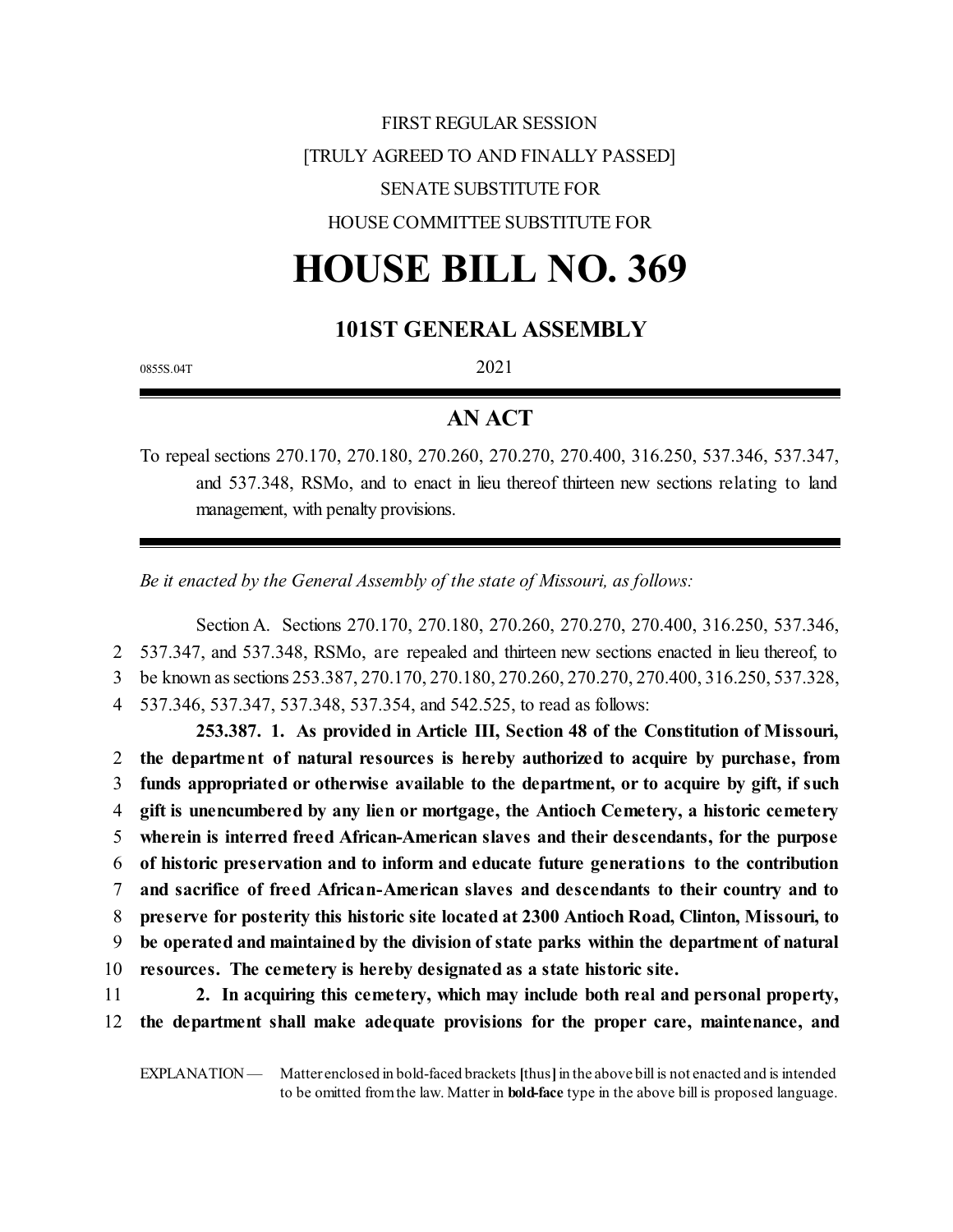**safekeeping of the property. The department may contract for maintenance of the property.**

**3. The attorney general shall approve the form of the instrument of conveyance.**

 **4. Upon acquisition of the property, the department shall allow for burials to continue in the same manner as they had been conducted prior to acquisition until all burial plots have been purchased. The department shall charge no more than one hundred dollars per burial credited to the Antioch cemetery fund established in this section and shall not be liable for any additional costs associated with any burial. The department shall not be responsible for active burials.**

 **5. (1) There is hereby created in the state treasury the "Antioch Cemetery Fund", which shall consist of gifts, bequests, and moneys donated or collected under this section. The state treasurer shall be custodian of the fund. In accordance with sections 30.170 and 30.180, the state treasurer may approve disbursements. The fundshall be a dedicated fund and, upon appropriation, moneys in the fund shall be used solely for the administration of this section.**

 **(2) Notwithstanding the provisions of se ction 33.080 to the contrary, any moneys remaining in the fund at the end of the biennium shall not revert to the credit of the general revenue fund.**

 **(3) The state treasurer shall invest moneys in the fund in the same manner as other funds are invested. Any interest and moneys earned on such investments shall be credited to the fund.**

270.170. **[**1.**]** If any **domestic** swine **[**or sheep**]** shall be found running at large, contrary to the provisions of this chapter, it shall be lawful for any person on whose premises said swine **[**or sheep**]** shall be found to restrain the same forthwith, and give the owner, if known, notice in writing that such person has restrained said swine **[**or sheep**]**, and the amount of damages such person claims in the premises, and requiring the owner to take said swine **[**or sheep**]** away and pay such damages; and such owner shall pay such person a reasonable sum for taking up, feeding and caring for the same, and the actual damages done by said swine **[**or sheep**]**. If such owner fails to comply with the provisions of this section within three days after receiving such notice, or if the owner of such swine **[**or sheep**]** be unknown, such swine **[**or sheep**]** shall be disposed of in the manner provided for in section 270.180.

 **[**2. Any swine not conspicuously identified by ear tags or other forms of identification 12 that were born in the wild or that lived outside of captivity for a sufficient length of time to be 13 considered wild by nature by hiding from humans or being nocturnal shall be considered feral hogs. Any person may take or killsuch feral hogs on such person's own property.**]**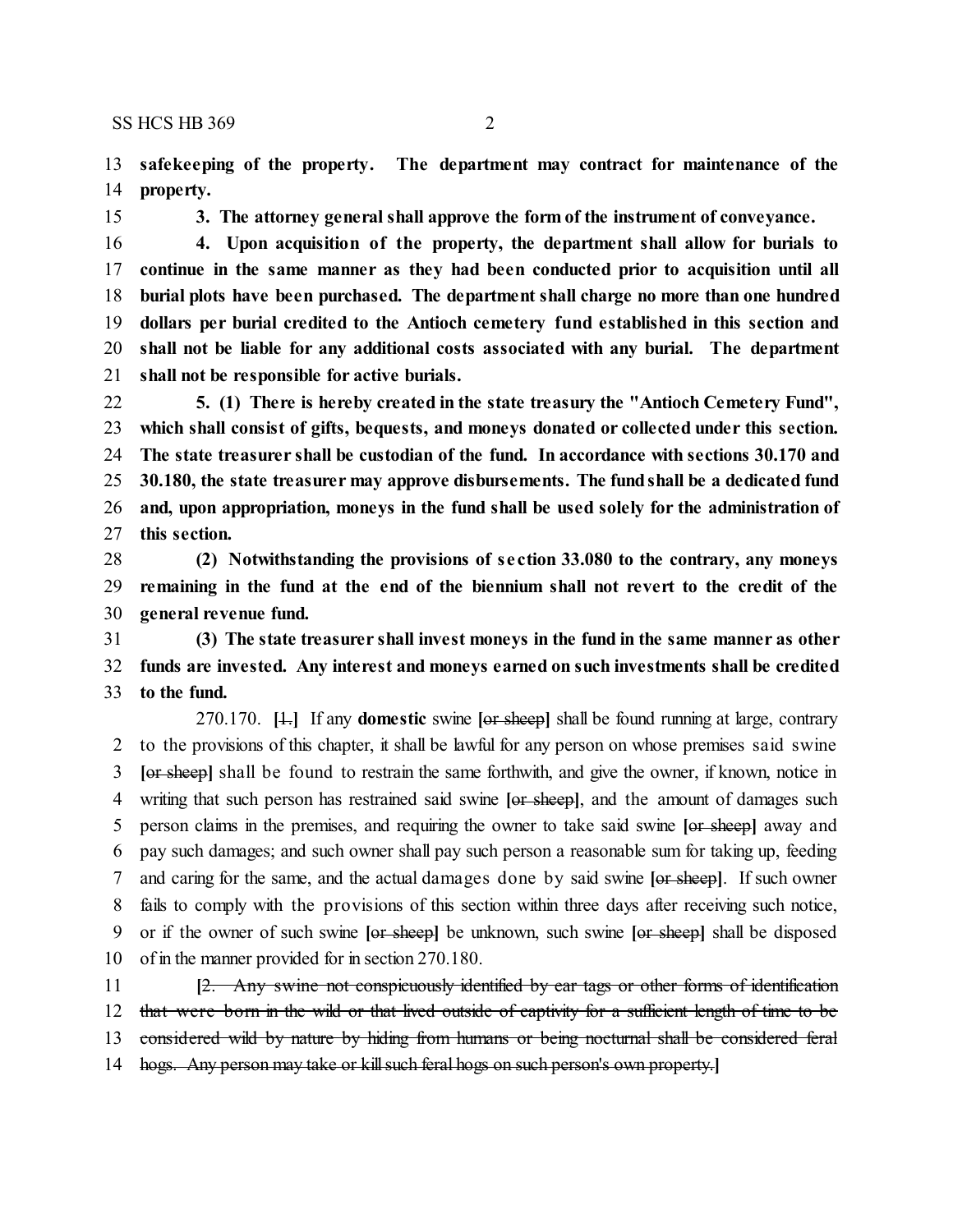270.180. 1. If the owner of any **domestic** swine **[**or sheep**]** taken up under the provisions of this chapter be unknown, after three days' diligent inquiry by the taker-up, or if the owner of any swine **[**or sheep**]** taken up under the provisions of this chapter shall not, within three days after receiving notice as provided for in section 270.170, comply with the provisions of this chapter, the taker-up of such swine **[**or sheep**]** shall apply to an associate circuit judge of the county for the sale of such swine **[**or sheep**]** according to law.

 2. Such associate circuit judge, being satisfied that the provisions of this chapter have been complied with, shall order the same to be sold by the sheriff after the expiration of fifteen days, who shall give notice and sell the same in the same manner as personal property may be sold on execution by a sheriff; and after paying the costs of sale, and of taking up and keeping the swine **[**or sheep**]**, and all damages done by the same, such sheriff shall pay the balance, if there be any, over to the county treasurer, and take **[**his**] a** receipt therefor; which balance shall be subject to the order of the owner of such swine **[**or sheep**]**, if called for within twelve months after the sale, but if not called for, the same shall be turned over to the school fund of the county.

270.260. 1. Any person who recklessly or knowingly releases any swine to live in a wild or feral state upon any public land or private land not completely enclosed by a fence capable of containing such animals is guilty of a class A misdemeanor **and may be sentenced to pay a fine up to two thousand dollars**. Each swine so released shall be a separate offense.

 2. Every person who has previously been found guilty of violating the provisions of this section, committed on **[**two**] a** separate **[**occasions**] occasion** where such offense occurred within ten years of the date of the occurrence of the present offense and who subsequently is found guilty of violating this section shall be guilty of a class E felony. **Each swine so released shall be a separate offense.**

 3. Nothing in this section shall be construed to criminalize the accidental escape of domestic swine **or the release into a facility under a department of conservation permit or to hinder the ability to transport domestic swine to market or slaughter**.

 **4. Nothing in this section shall be construed to prohibit the right of an individual to farm or raise livestock.**

270.270. 1. **(1)** Any person possessing or transporting live **[**Russian or European wild boar or wild-caught swine**] feral swine, as defined in section 270.400,** on or through public land **[**without a Missouri department of agriculture permit**]** is guilty of a class A misdemeanor.

 **(2) Every person who has previously been found guilty of violating the provisions of this section, committed on a separate occasion where such offense occurred within ten years of the date of the occurrence of the present offense and who subsequently is found guilty of violating this section shall be guilty of a class E felony.**

**(3)** Each violation of this subsection shall be a separate offense.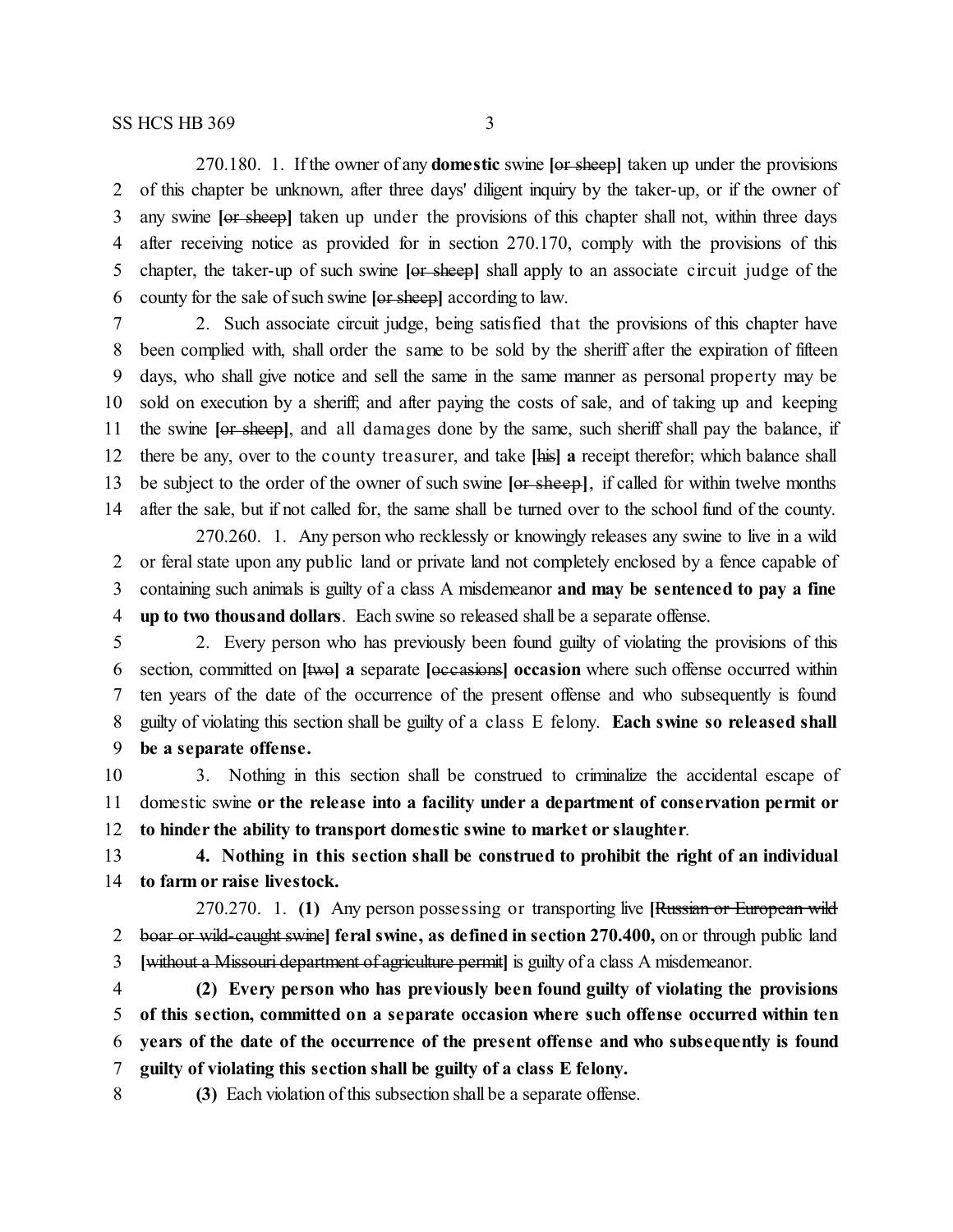**(4) Nothing in this section shall apply to the possession of the offspring of domestic swine that are unintentionally sired by feral swine, as defined in section 270.400, and are reported to the state veterinarian within thirty days of birth and within fifteen days before slaughter.**

 2. Any law enforcement officer, any agent of the conservation commission, or the state veterinarian is authorized to enforce the provisions of this section, section 270.260, and section 270.400.

270.400. 1. For purposes ofthis section, the following terms mean:

 (1) "Feral **[**hog**] swine**", any **[**hog, including Russian and European wild boar, that is not conspicuously identified by ear tags or other forms of identification and is roaming freely upon public or private lands without the landowner's permission**] swine that is born, living, or has lived in the wild, and the offspring of such swine. For purposes of this subdivision, "in the wild" means not confined by humans to pens, houses, or other facilities designed to hold swine and prevent their escape**;

 (2) "Landowner's agent", any person who has permission from a landowner to be present on the landowner's property.

 2. A person may kill a feral **[**hog**] swine** roaming freely upon such person's land and shall not be liable to the owner ofthe **[**hog**] swine** for the loss of the **[**hog**] swine**.

 3. Any person may take or kill a feral**[**hog**] swine** on public land or private land with the consent of the **public** landowner **or the private landowner**; except that, during the firearms deer and turkey hunting season, the regulations of the Missouri wildlife code shall apply. Such person shall not be liable to the owner of the **[**hog**] swine** for the loss of such **[**hog**] swine**.

 4. No person except a landowner or such landowner's agent on such landowner's property shall take, attempt to take, or kill a feral **[**hog**] swine** with the use of an artificial light **or thermal imagery**.

 5. **[**The director of the department of agriculture shall promulgate rules for fencing and 20 health standards for Russian and European wild boar and wild-caught swine held alive on private 21 land. Any person holding Russian or European wild boar or wild-caught swine on private land 22 shall annually submit an application to the department for a permit. Any applicant that 23 successfully meets the requirements under this section as determined by the department and pays an application fee shall be issued a permit. 25 <del>6. Russian and European wild boar and wild-caught swine may move only from a farm</del>

26 to a farm or directly to slaughter or to a slaughter-only market. The department shall promulgate

27 rules for exemption permits and a fee structure to offset the actual and necessary costs incurred

to enforce the provisions of this section.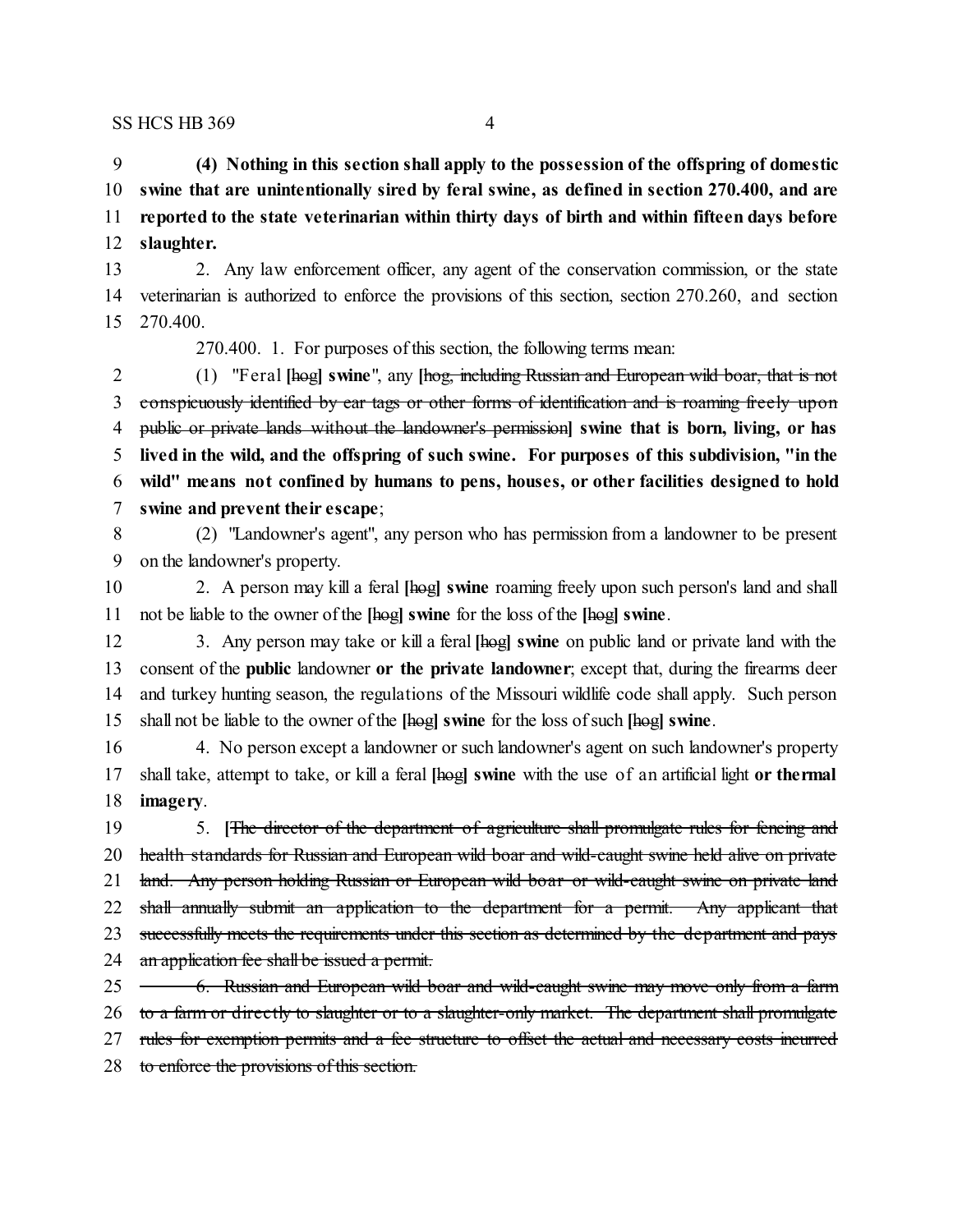29 <del>7. (1) There is hereby created in the state treasury the "Animal Health Fund", which</del> 30 shall consist of all fees and administrative penalties collected by the department of agriculture 31 under this section and section 270.260. The state treasurer shall be custodian of the fund. In 32 accordance with sections 30.170 and 30.180, the state treasurer may approve disbursements. 33 Upon appropriation, moneys in the fund shall be used for the administration of this section and 34 section 270.260.

- 35 (2) Notwithstanding the provisions of section 33.080 to the contrary, any moneys 36 remaining in the fund at the end of the biennium shall not revert to the credit of the general 37 revenue fund.
- $38 \leftarrow$  (3) The state treasurer shall invest moneys in the fund in the same manner as other funds 39 are invested. Any interest and moneys carned on such investments shall be credited to the fund. 40 <del>8. Any person who violates subsection 2 of section 270.260 may, in addition to the</del> 41 penalty imposed under section 270.260, be assessed an administrative penalty of up to one 42 thousand dollars per violation. Any person who is assessed an administrative penalty under this 43 section shall be notified in writing of the right to appeal. Such person may request a hearing 44 before the director of the department of agriculture. Such request shall be made in writing no 45 later than thirty days after the date on which the person was notified of the violation of section 46 270.260.
- 47 <del>9. Any rule or portion of a rule, as that term is defined in section 536.010, that is created</del> 48 under the authority delegated in this section shall become effective only if it complies with and 49 is subject to all of the provisions of chapter 536 and, if applicable, section 536.028. This section 50 and chapter 536 are nonseverable and if any of the powers vested with the general assembly 51 pursuant to chapter 536 to review, to delay the effective date, or to disapprove and annul a rule 52 are subsequently held unconstitutional, then the grant of rulemaking authority and any rule 53 proposed or adopted after August 28, 2010, shall be invalid and void.
- 54 10.**] Any person who violates subsection 3 or 4 of this section is guilty of a class A** 55 **misdemeanor. Each violation of subsection 3 or4 ofthis sectionshall be a separate offense.** 56 **6.** Nothing in this section shall be construed to apply to **the accidental escape of** 57 domestic swine.
- 

316.250. 1. This section shall be known and may be cited as "Ethan's Law".

 2. Every owner of a for-profit private swimming pool or facility shall maintain adequate insurance coverage in an amount of not less than one million dollars per occurrence for any liability incurred in the event of injury or death of a patron to such swimming pool or facility, including any liability incurred under paragraph **[**(b)**] (a)** of subdivision (3) of section 537.348. Such owners shall be required to register with the department of public safety and provide proof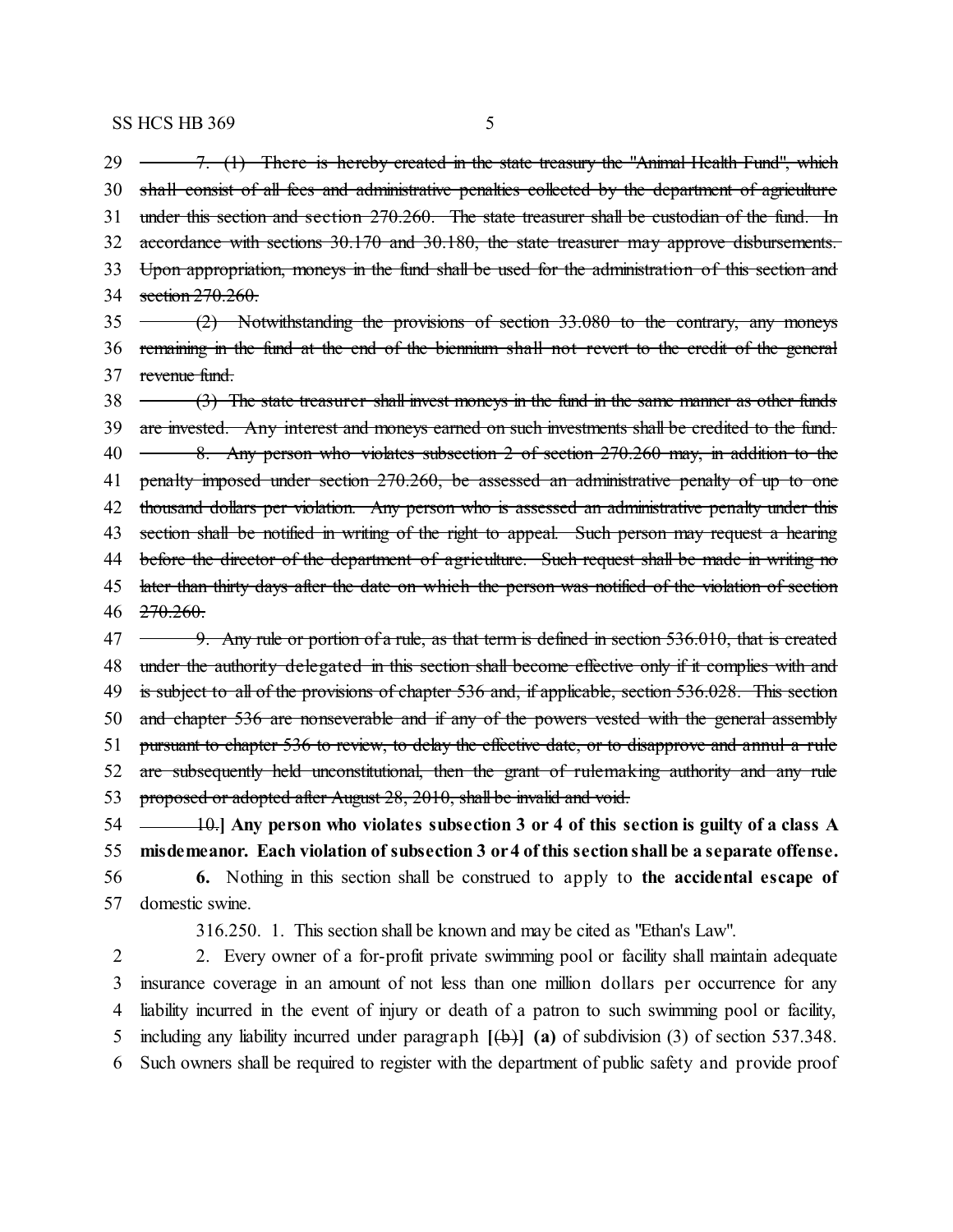of such insurance coverage at the time of registration and when requested by any state or local governmental agency responsible for the enforcement of this section.

3. As used in this section, the following terms shall mean:

 (1) "Owner", the owner of the land, including but not limited to a lessee, tenant, mortgagee in possession and the person in charge of the land on which a swimming pool is located;

 (2) "Swimming pool or facility", any for-profit privately owned tank or body of water with a capacity of less than five hundred patrons which charges a fee per admission and is used and maintained for swimming or bathing purposes which has a maximum depth of greater than twenty-four inches. "Swimming pool or facility" shall include, but not be limited to, a swimming pool on lands in connection with the operation of any type of for-profit privately owned amusement or recreational park. "Swimming pool or facility" does not include a swimming pool or facility owned by a hotel, motel, public or governmental body, agency, or authority, a naturally occurring body of water or stream, or a body of water established by a person or persons and used for watering livestock, irrigation, or storm water management.

 4. Any owner who violates the provisions of this section shall not be permitted to remain in operation until such owner meets the requirements of this section. Any such owner who allows operation of a swimming pool or facility in violation of this section shall be subject to a civil penalty of two hundred fifty dollars per day for each day of continued violation up to a maximum of ten thousand dollars and may be subject to liability for the costs incurred by the state or a political subdivision for enforcing the provisions of this section. In a separate court action, the attorney general may seek reimbursement on behalf of the state and a political subdivision may seek reimbursement on behalf of the political subdivision for costs incurred as a result of enforcing the provisions of this section. For purposes of this section, "each day of the violation" means each day that the swimming pool is operational and open for business and remains in violation of this section. It shall not include days that the swimming pool is not operational and open for business.

 5. In addition, any owner who intentionally violates the provisions of this section is guilty of a class A misdemeanor. It shall be the duty of each prosecuting attorney and circuit attorney in their respective jurisdictions to commence any criminal actions under this section, and the attorney general shall have concurrent original jurisdiction to commence such criminal actions throughout the state where such violations have occurred.

 6. The department of public safety shall implement and, with the assistance of local law enforcement agencies, enforce the provisions of this section.

 7. An insurance company providing insurance coverage under this section shall notify the department of public safety if any owner of a swimming pool or facility as defined in this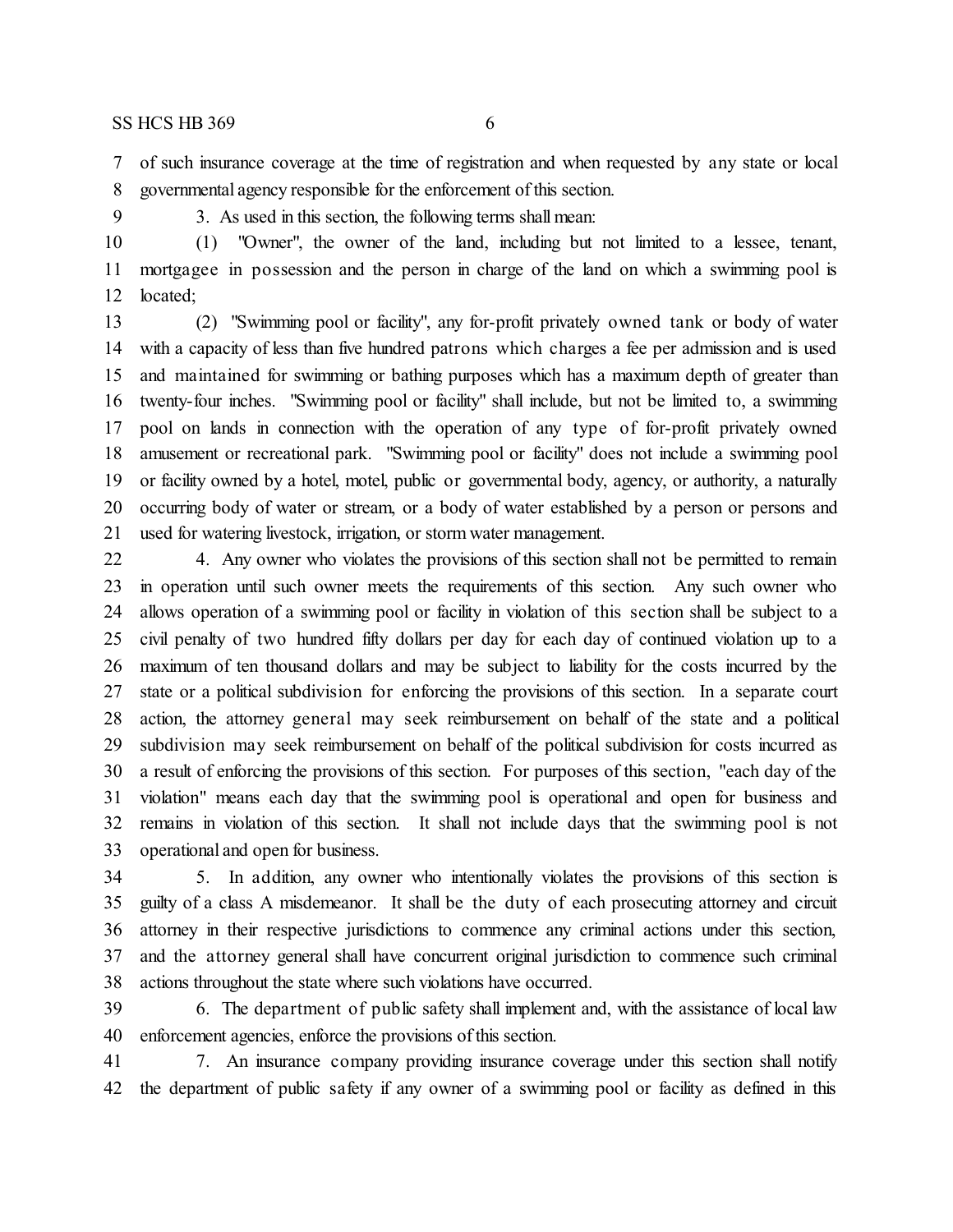section terminates, cancels, or fails to renew such coverage. The department may utilize local law enforcement agencies to enforce the provisions of this section.

**537.328. 1. As used in this section, the following terms mean:**

 **(1) "Camping", all aspects of visiting, staying at, using, and leaving a private campground, including lodging of all types;**

 **(2) "Inherent risks of camping", those dangers, hazards, or conditions that are an integral part of camping including, but not limited to, the following:**

 **(a) Feature s of the natural world, such as trees, tree stumps, naturally occurring infectious agents, roots, brush, rocks, mud, sand, standing and moving water, and soil;**

**(b) Uneven and unpredictable terrain;**

 **(c) Natural bodies of water and accessories permitting the use of natural bodies of water, including piers, docks, swimming and aquatic sports, or recreation facilitie s or areas;**

**(d) A lack of lighting, including lighting at campsites;**

 **(e) Campfires contained in or outside a fire pit or an enclosure provided by the private campground, bonfires, grass or brush fires, wildfires, and forest fires;**

**(f) Weather and weather-related events;**

**(g) Insects, birds, and other wildlife;**

 **(h) Animals of other campers or visitors that cause injury, unless the private campground owner or an employee or officer of the private campground owne r has accepted responsibility for care of the animal;**

 **(i) A violation of safety rules or a disregard for signs or other methods of communicating warnings;**

 **(j) Anothe r camper or visitor at the private campground acting in a negligent manner, if the private campground owner or an employee or officer of the private campground owner is not involved;**

 **(k) Actions by a camper or visitor that exce ed his or her physical limitations or abilities;**

 **(l) Actions by a camper or visitor involving climbing, rappeling, caving, mountaineering, or any other related activity;**

 **(m) Damage caused by fireworks from a camper, visitor, or offsite entity not authorized by the private campground owner or employee or officer of a private campground owner; and**

 **(n) Any person coming onto the campsite not reported to the private campground owner or an employee or officer of the private campground owner;**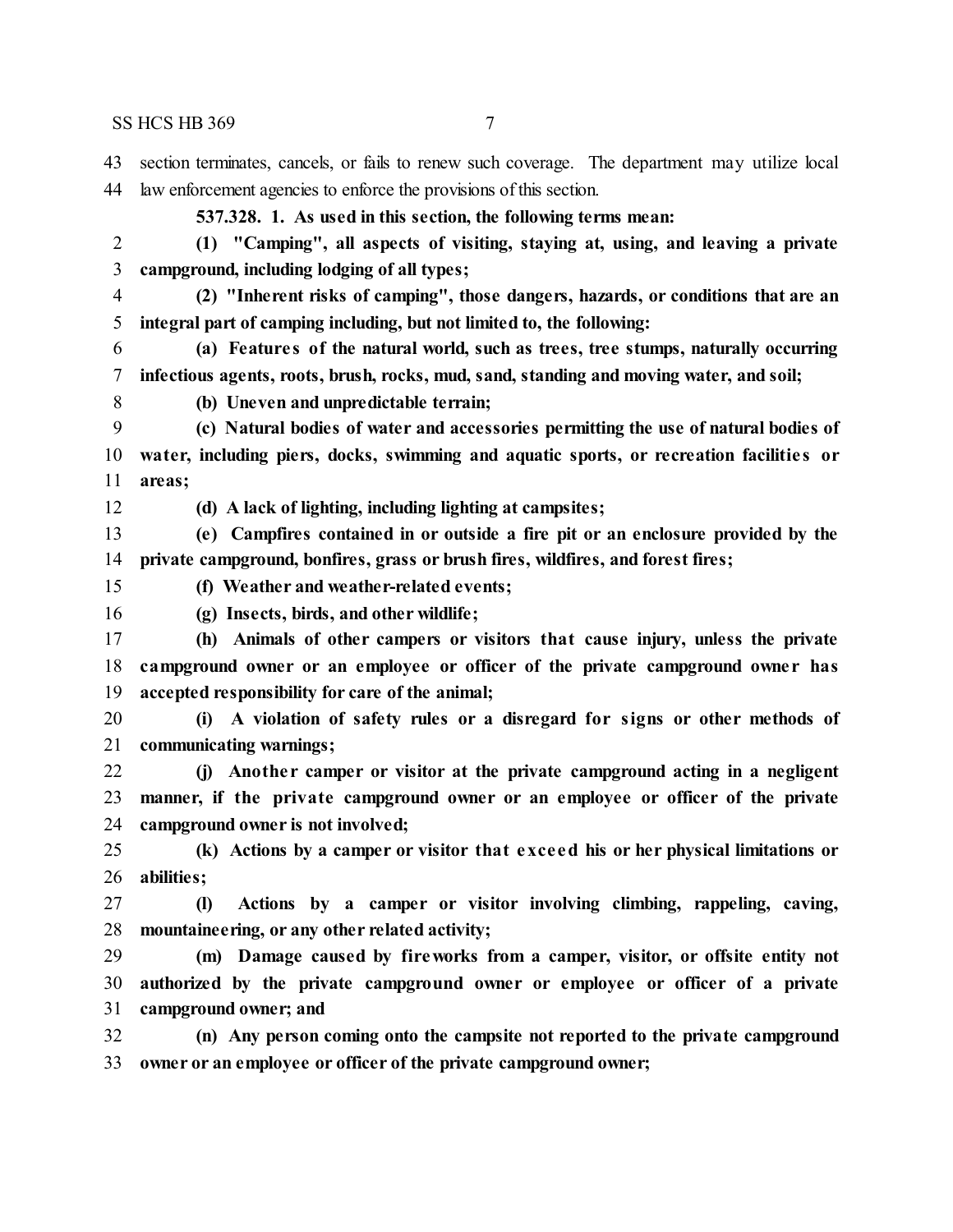**(3) "Private campground", any parcel or tract of land, including buildings and other structures, that is owned or operated by a private property owner where five or more campsites are made available for use as temporary living quarte rs for recreational, camping, travel, or seasonal use. The term "private campground" shall also include recreational vehicle parks.**

 **2. Except as provided in subsection 4 of this section, a private campground owner or an employee or officer of a private campground owner shall not be liable for acts or omissions related to camping at a private campground if a person is injured or killed or property is damaged as a result of an inherent risk of camping.**

 **3. This section shall not apply to any employer-employee relationship governed by the provisions of chapter 287.**

 **4. The provisions of subsection 2 of this section shall not prevent or limit liability of a private campground owne r or an employee or officer of a private campground owner who:**

**(1) Intentionally causes the injury, death, or property damage;**

 **(2) Acts with a willful or wanton disregard for the safety of the person or property damaged. As used in this subdivision, "willful and wanton" means conduct committed with an intentional or reckless disregard for the safety of others;**

 **(3) Fails to use that degree of care that an ordinarily careful and prudent person would use under the same or similar circumstances; or**

 **(4) Fails to conspicuously post warning signs of a dangerous, inconspicuous condition known to the owner of the private campground, or his or her employees or officers, on the property that the owner owns, leases, rents, or is otherwise in lawful control of or in possession of if the owner, employee, or officer is aware of the condition by reason of a prior injury involving the same location or the same mechanism of injury. Such warning signs shall appear in black lette rs on a white background with each letter to be a minimum of one inch in height.**

 **5. Every written contract entered into by a private campground owner or an employee or officer of a private campground owner shall contain, in clearly readable print, the warning notice specified in this subsection. The signs described in subdivision (4) of subsection 4 of this section and contracts described in this subsection shall contain the following warning notice:**

#### **"WARNING**

 **Under Missouri law, a private campground owner or an employee or officer of a private campground owner is not liable for an injury to or the death of**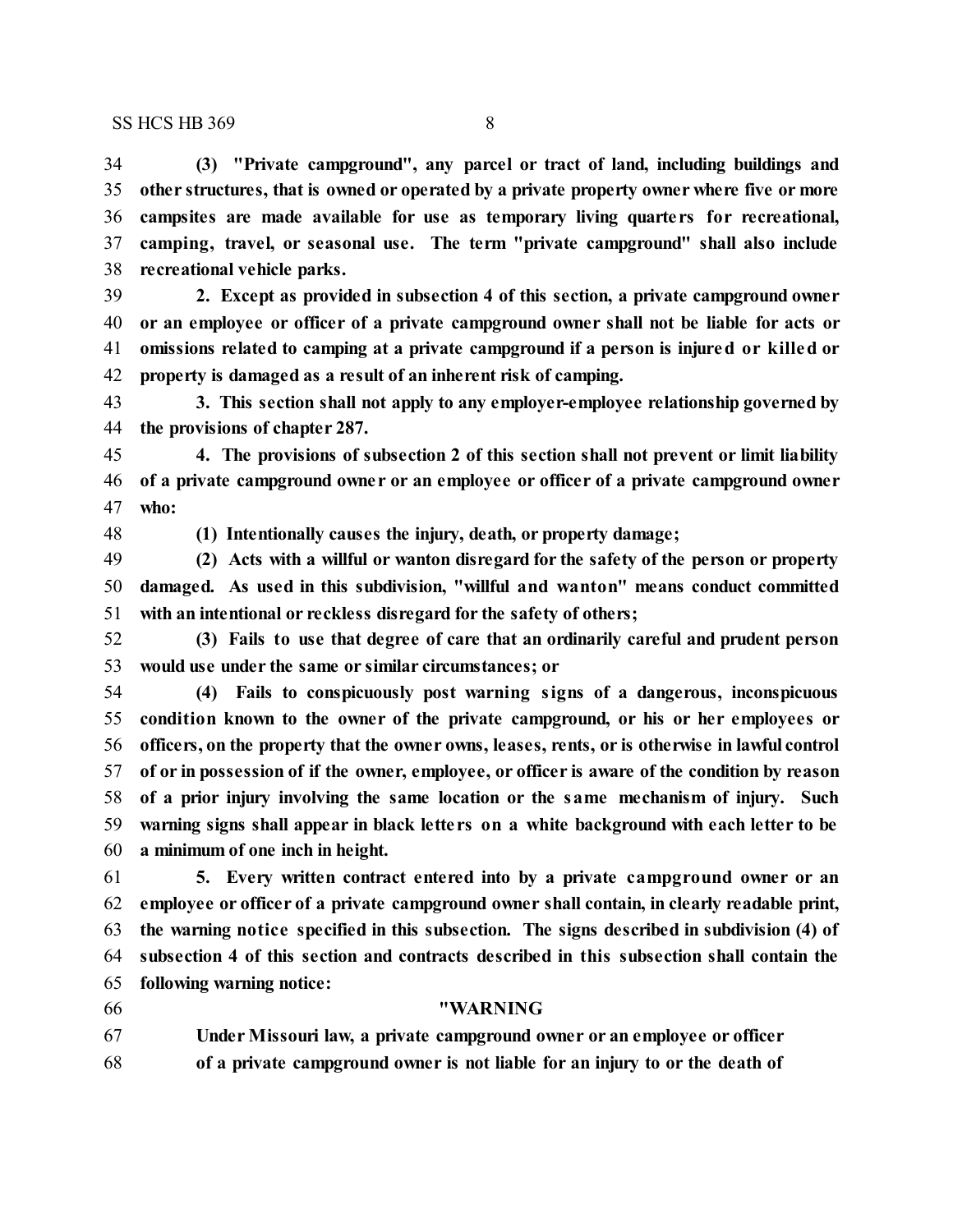### **a person or any property damage resulting from the inherent risks of camping under the Revised Statutes of Missouri.".**

537.346. **1.** Except as provided in sections 537.345 to 537.348, and section 537.351, an owner of land owes no duty of care to any person who enters on the land without charge to keep his **or her** land safe for recreational use or to give any general or specific warning with respect to any natural or artificial condition, structure, or personal property thereon.

 **2. No owner of land shall be liable for injuries of a trespasser occurring on his or her residential area or noncovered land, as those terms are defined in section 537.348, if such area or land is adjacent to a park, as defined in section 253.010, or a trail, as defined insection258.100, ifsuch trespasser is accessing oraccessedthe owner's property fromthe adjacent park or trail.**

537.347. Except as provided in sections 537.345 to 537.348, an owner of land who directly or indirectly invites or permits any person to enter his or her land for recreational use, without charge, whether or not the land is posted, or who directly or indirectly invites or permits any person to enter his or her land for recreational use in compliance with a state-administered recreational access **or wildlife management** program, does not thereby:

(1) Extend any assurance that the premises are safe for any purpose;

 (2) Confer upon such person the status of an invitee, or any other status requiring of the owner a duty of special or reasonable care;

 (3) Assume responsibility for or incur liability for any injury to such person or property caused by any natural or artificial condition, structure or personal property on the premises; or

 (4) Assume responsibility for any damage or injury to any other person or property 12 caused by an act or omission of such person.

537.348. Nothing in this act shall be construed to create liability, but it does not limit liability that otherwise would be incurred by those who use the land of others, or by owners of land for:

 (1) Malicious or grossly negligent failure to guard or warn against a dangerous condition, structure, personal property which the owner knew or should have known to be dangerous, or negligent failure to guard or warn against an ultrahazardous condition which the owner knew or should have known to be dangerous;

(2) Injury suffered by a person who has paid a charge for entry to the land; or

(3) Injuries occurring on or in:

 (a) **[**Any land within the corporate boundaries of any city, municipality, town, or village 11 in this state;

 (b)**]** Any swimming pool. "Swimming pool" means a pool or tank, especially an artificial pool or tank, intended and adapted for swimming and held out as a swimming pool;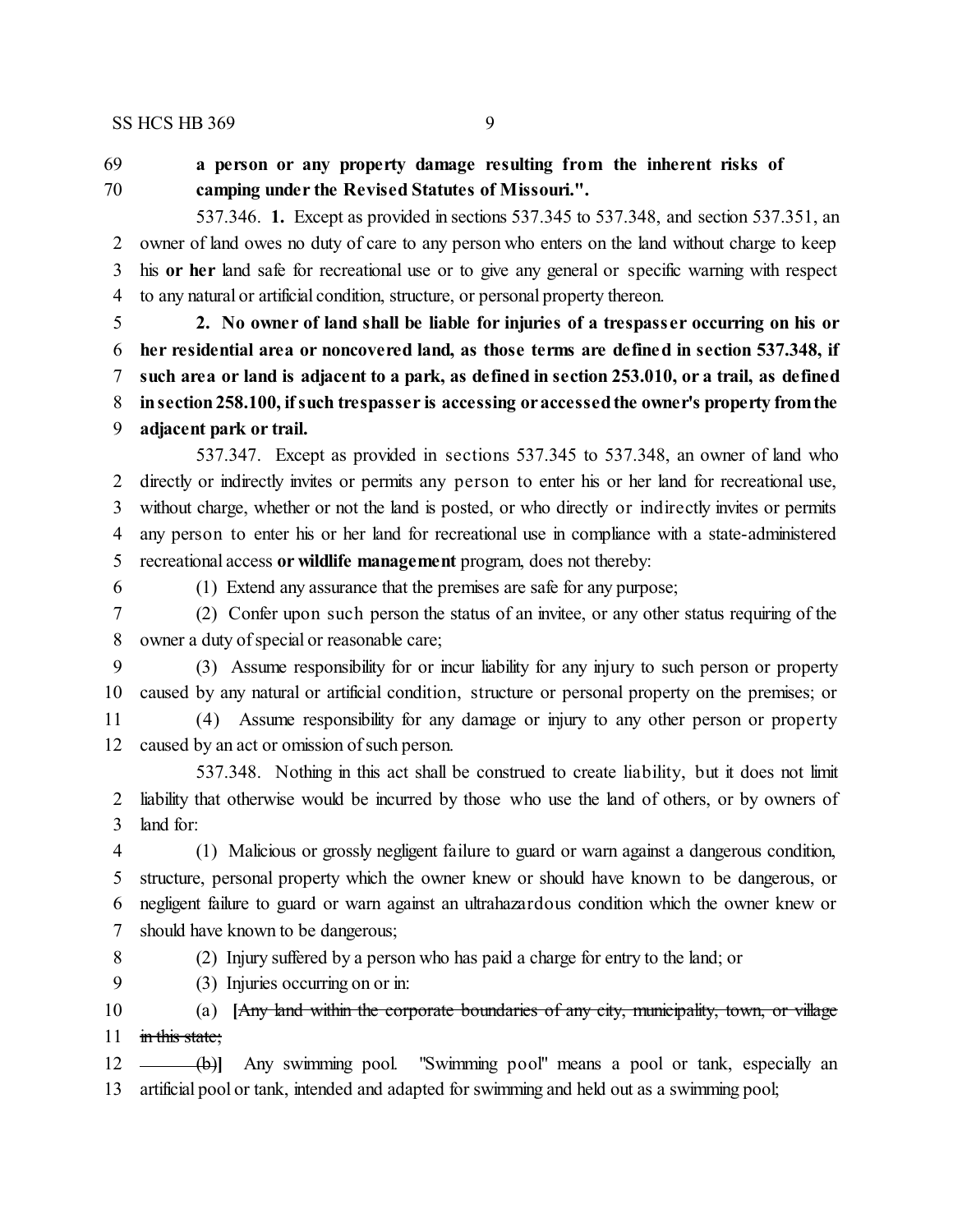**[**(c)**] (b)** Any residential area. "Residential area" as used **[**herein**] in this section** means **[**a tract of land of one acre or less predominately used for residential purposes, or a tract of land of any size used for multifamily residential services**] land used for residential purposes in an area in which housing predominates, as opposed to industrial and commercial areas, and any land used for farming or agricultural purposes**; or

 **[**(d)**] (c)** Any noncovered land. "Noncovered land" as used **[**herein**] in this section** means any portion of any land, the surface of which portion is actually used primarily for commercial, industrial, mining or manufacturing purposes; provided, however, that use of any portion of any land primarily for agricultural, grazing, forestry, conservation, natural area, owner's recreation or similar or related uses or purposes shall not under any circumstances be deemed to be use of such portion for commercial, industrial, mining or manufacturing purposes.

**537.354. 1. This section shall be known and may be cited as the "Prescribed Burning Act".**

**2. As used in this section, the following terms mean:**

 **(1) "Agent of an owner of land", any person who has permission from a landowner to participate in a prescribed burning on the landowner's property;**

 **(2) "Certified prescribed burn manager", a person who successfully completes a prescribed burn certification program approved by the Missouri department of conservation;**

 **(3) "Prescribed burn plan", a written plan that is in a format approved by the Missouri department of conservation establishing the conditions and methods to perform a prescribed burning;**

 **(4) "Prescribed burning", the planned and controlled application of fire to existing vegetative fuels in order to accomplish one or more specific land management objectives including, but not limited to, vegetative fuel reduction, silvicultural treatments, wildlife habitat improvement, and management of grassland and other plant communities.**

 **3. No owner of land or agent of an owner of land shall be liable for damage, injury, or loss caused by a prescribed burning or the resulting smoke of a prescribed burning unless the owner of land or agent of an owner of land is proven to be negligent.**

 **4. No certified prescribed burn manager shall be liable for damage, injury, or loss caused by a prescribed burning or the resulting smoke of a prescribed burning conducted under a prescribed burn plan unless the certified prescribed burn manager is proven to be negligent.**

 **5. The provisions of subsections 3 and 4 of this section shall not apply to any damage, injury, or loss caused by a pre scribed burning or the resulting smoke from a prescribed burning to any of the following:**